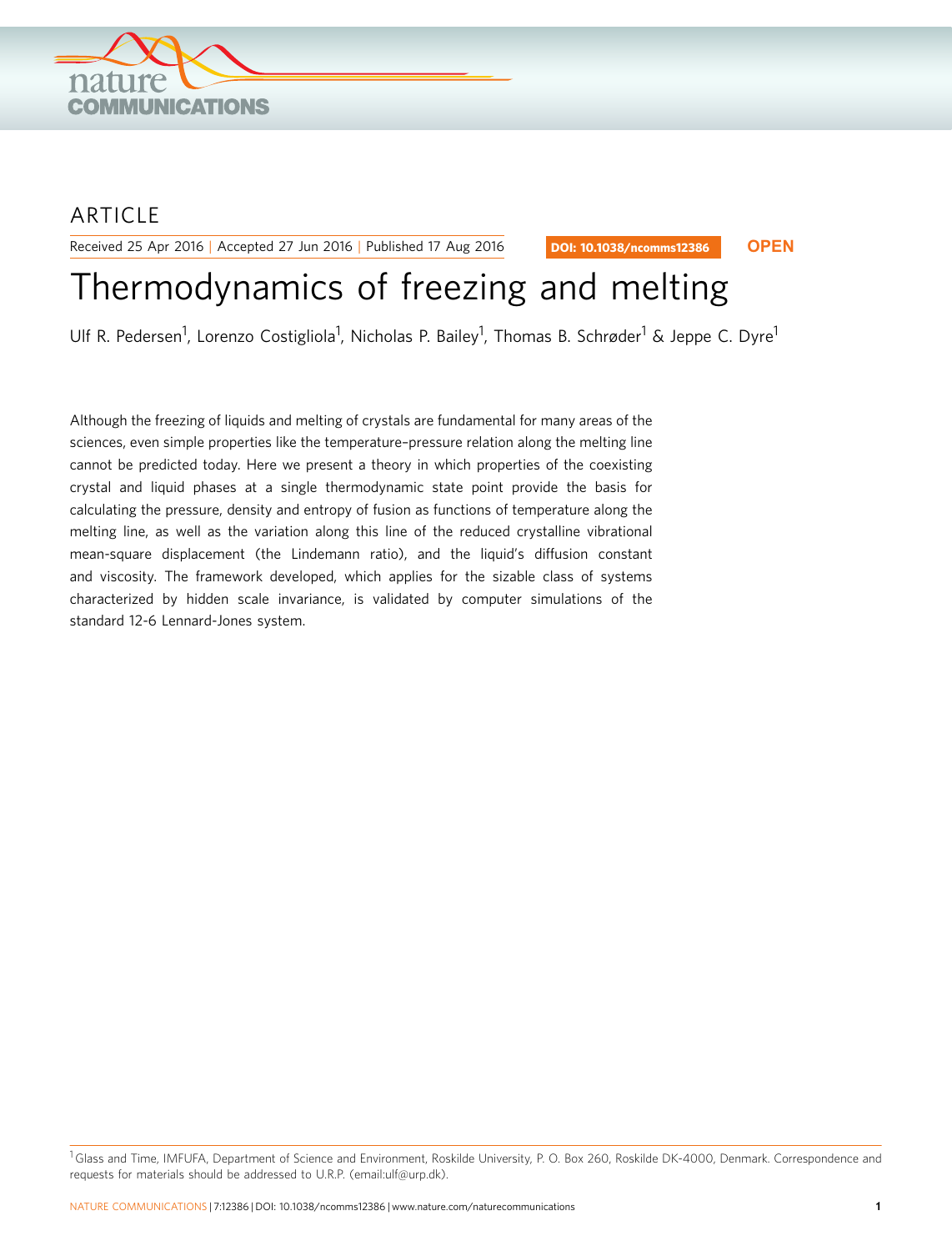<span id="page-1-0"></span>elting is the prototypical first-order phase transition<sup>1-3</sup>. Its qualitative description has been textbook knowledge for a century, but it has proven difficult to give quantitatively accurate predictions. This is the case not only for the kinetics of freezing and melting, which are exciting and highly active areas of research<sup>4-8</sup>; there is not even a theory for calculating, for example, the entropy of fusion as a function of temperature along the melting line in the thermodynamic phase diagram.

The everyday observation that matter sticks together but is at the same time almost impossible to compress<sup>[9](#page-7-0)</sup> is modelled, for example, in the system proposed by Lennard-Jones (LJ) in 1924 ([ref. 10](#page-7-0)). Here, particles interact via a pair potential that as a function of distance  $r$  is a difference of two inverse power-law terms:  $v_{\text{LJ}}(r) = 4\varepsilon((r/\sigma)^{-12} - (r/\sigma)^{-6})$ . The first term reflects the fact that the repulsive 'Pauli' forces are harsh and short-ranged, the negative term models the softer, longer ranged attractive van der Waals forces. The 1970s led to the development of highly successful thermodynamic perturbation and integral-equation theories for simple liquids<sup>11-16</sup>. Their main ingredient is the assumption that the structure of a dense, monatomic fluid closely resembles that of a collection of hard spheres<sup>14,16–18</sup>. Confirming this, the structure of melts of, for example, metallic elements near freezing is close to that of the hard-sphere system<sup>15,16,18,19</sup>. The term 'structure' generally refers to the entire collection of spatial equal-time density correlation functions, but our focus below is on the pair correlation function (in the form of its Fourier transform, the structure factor) as the most important structural characteristic.

Since the hard-sphere system has only a single nontrivial thermodynamic state parameter, the packing fraction, the phase diagram is basically one-dimensional, which implies that the system has a unique freezing/melting transition. On the basis of this, for simple systems one expects invariance along the freezing and melting lines of structure and dynamics in proper units, as well as of thermodynamic variables like the relative density change upon melting and the melting entropy<sup>20</sup>. Empirical freezing and melting rules, which follow from the hard-sphere melting picture and are fairly well obeyed for most simple systems, include the fact that the ratio between the crystalline root-mean-square atomic displacement and the nearest-neighbor distance—known as the Lindemann ratio—is constant and about 0.1 along the melting line; this is the famous Lindemann melting criterion from 1910 ([refs 20–25\)](#page-7-0). In the hard-sphere model the

Lindemann ratio is universal at melting because, as mentioned, there is just a single melting point. Thus, for systems well described by the hard-sphere model the Lindemann ratio is predicted to be invariant along the melting line. Other empirical rules, which are predicted by the hard-sphere picture and reasonably well obeyed by many systems, include the facts that in properly reduced units the liquid's self-diffusion constant and viscosity are invariant along the freezing line<sup>26,27</sup>, the Hansen–Verlet rule $17,28$  that the amplitude of the first peak of the liquid static structure factor is about 2.85 at freezing, or Richard's melting rule<sup>[3](#page-7-0)</sup> that the entropy of fusion  $\Delta S_{\text{fus}}$  is about 1.1 $k_{\text{B}}$ (which in a more modern and accurate version is the fact that the constant-volume entropy difference across the density–temperature coexistence region is close to  $0.8k_B$  [\(refs 23,29](#page-7-0))).

The below study shows how the thermodynamics of freezing and melting for a large class of systems may be predicted to a good approximation from computer simulations carried out at a single coexistence state point. In particular, the theory developed quantifies the deviations from the above mentioned hard-sphere predicted melting-line invariants $16,22,30-32$ . The theory is validated by computer simulations of the standard 12-6 LJ system.

# Results

General theory. It is well-known that adding a mean-field attractive term to the hard-sphere model broadens the coexistence region, which on the other hand, narrows if the repulsive part is softened<sup>13,16,33-36</sup>. Such terms are therefore expected to modify the hard-sphere predicted invariances along the freezing and melting lines. As an illustration, Fig. 1a shows that in reduced units there is approximate identity of structure along the LJ freezing line, but the structure is not entirely invariant as seen in the inset where the dashed line marks the predicted maximum based on simulations at  $T_0 = 2.0\varepsilon/k_B$ , if the structure were invariant.

In order to develop a quantitative theory of freezing and melting, we take as starting point the 'hidden scale invariance' property of systems<sup>38</sup> characterized by a potential-energy function  $U(\mathbf{R})$ , where  $\mathbf{R} = (\mathbf{r}_1, \mathbf{r}_2,...,\mathbf{r}_N)$  is the collective coordinate of the system's N particles, which to a good approximation obeys the scaling condition.<sup>[39](#page-7-0)</sup>

$$
U(\mathbf{R}_{a}) < U(\mathbf{R}_{b}) \Rightarrow U(\lambda \mathbf{R}_{a}) < U(\lambda \mathbf{R}_{b}).\tag{1}
$$



Figure 1 | Structure of the LJ liquid. (a) Liquid structure factor along the freezing line<sup>37</sup> showing results from  $T = 0.7\epsilon/k_{\rm B}$ , which is close to the triple point, to  $T = 3.4\varepsilon/k_B$ . The hard-sphere model predicts that the height of the first peak is invariant along the freezing line as indicated by the blue dashed line in the inset. Small, but systematic deviations are observed. (b) Liquid structure factor along the isomorph crossing the freezing line at temperature  $T_0 = 2.0\varepsilon/k_B$  (henceforth used as the liquid reference isomorph), demonstrating structural invariance to a much higher degree. This is the basis for the theory proposed in the present paper.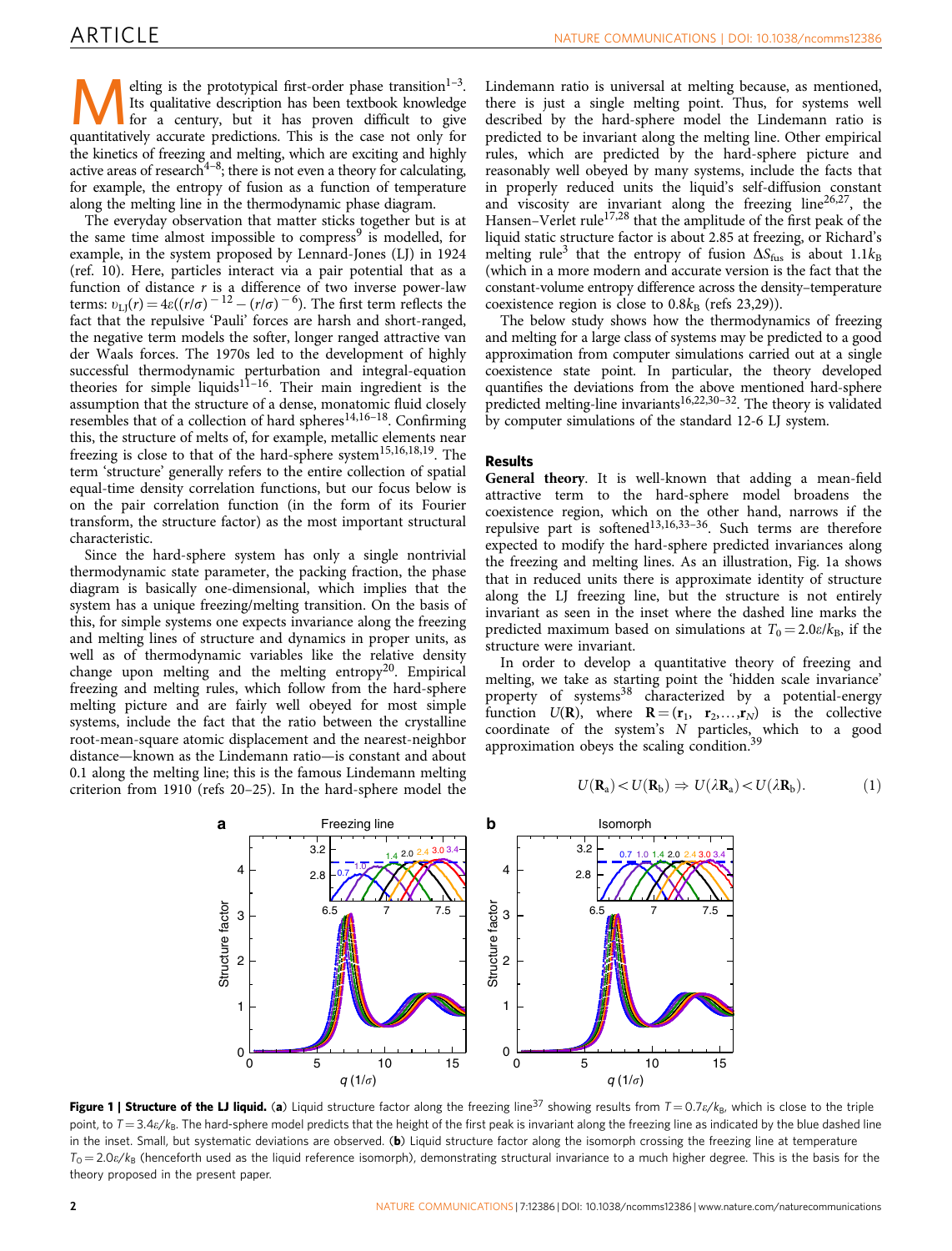<span id="page-2-0"></span>

Figure 2 | Illustration of the main idea of the theory. The freezing and melting lines are both close to isomorphs along which basically everything is known because the reduced-unit structure and dynamics are invariant to a very good approximation. Properties along the freezing and melting lines are estimated via first-order Taylor expansions by moving from an isomorph to the freezing or melting line; the two reference isomorphs (a liquid and a solid one) are determined from computer simulations at  $T_0 = 2.0\varepsilon/k_B$ . Details are given in the 'Methods' section.

Here,  $\lambda$  is a scaling factor and it is understood that the sample container undergoes the same scaling as the configuration; thus  $\lambda > 1$  corresponds to a density decrease and  $\lambda < 1$  to a density increase. This form of scale invariance is exact only for systems with Euler-homogeneous interactions (plus a constant)<sup>[13](#page-7-0)</sup>. It is a good approximation, however, for the condensed phases of many systems in which this property is not obvious from inspection of the analytical expression for  $U(\mathbf{R})$ , thus the term 'hidden scale invariance'[39–42](#page-7-0). Equation (1), which is formally equivalent to the conformal-invariance condition  $U(\mathbf{R}_a) = U(\mathbf{R}_b) \Leftrightarrow U(\lambda \mathbf{R}_a) =$  $U(\lambda \mathbf{R}_b)$ , implies invariance of structure and dynamics along the configurational adiabats in the phase diagram<sup>[39](#page-7-0)</sup>. These lines are referred to as isomorphs<sup>42</sup>. It was very recently shown by Maimbourg and Kurchan<sup>43</sup> that in high dimensions all pairpotential systems obey hidden scale invariance in their condensed phase. Experimentally, hidden scale invariance has been demonstrated directly and indirectly for molecular van der Waals bonded liquids and polymers<sup>44–46</sup>. Further evidence for the existence of isomorphs comes from computer simulations of single-component systems<sup>[40,42](#page-7-0)</sup> as well as, for example, of glassforming mixtures<sup>47</sup>, nanoflows<sup>48</sup>, molecular models<sup>38</sup> and molecular dynamics (MD) simulations of the dynamics of most metallic elements based on quantum-mechanical, densityfunctional-theory potentials<sup>49</sup>. Isomorphs have also been demonstrated in simulations of out-of-equilibrium situations like zero-temperature shear flows of glasses or nonlinear steadystate liquid flows (see, for example, [ref. 38](#page-7-0) and its references). It is important to emphasize, however, that not all condensed matter exhibits hidden scale invariance; for instance, water is a notable exception $41$ . The general picture is that most metals and organic van der Waals bonded systems obey equation (1) to a good approximation in the condensed-phase part of their thermodynamic phase diagram, whereas systems with strong directional bonding generally do not<sup>38</sup>. The former systems are simpler than the latter because their phase diagrams are

effectively one-dimensional in regard to structure and dynamics, reminiscent of the hard-sphere system. Systems with hidden scale invariance are sometimes referred to as Roskilde (R) simple<sup>35,50-62</sup> to distinguish them from simple systems traditionally defined as pair-potential systems<sup>[16](#page-7-0)</sup>. The theory presented below makes use of R simple systems' almost one- $\frac{1}{2}$  dimensional phase diagrams<sup>[38](#page-7-0)</sup> and gives corrections to the hardsphere picture of melting and freezing calculated by the firstorder Taylor expansions. [Figure 2](#page-1-0) illustrates the idea.

Along an isomorph the structure is invariant in the reduced-unit system defined<sup>[42](#page-8-0)</sup> by the length unit  $\rho$ <sup>-1/3</sup>  $(\rho \equiv N/V)$  is the number density and V is the system volume), the energy unit  $k_BT$  (T is the temperature) and the time unit  $\sqrt{mp^{-2/3}/k_BT}$  (*n* is the particle mass). [Figure 1b](#page-1-0) shows the LJ liquid's static structure factor  $S(q)$  along an isomorph close to the freezing line (used below as the liquid-state reference isomorph) plotted for a range of temperatures. A comparison with [Fig. 1a](#page-1-0) confirms the recent finding of Heyes and Branka $32$  that the freezing line is not an exact isomorph, although it is close to one.

The melting pressure as a function of temperature,  $p_m(T)$ , can be predicted from information obtained at a single coexistence reference state point. The details about how this works are given in the 'Methods' section. The argument may be summarized as follows. Recalling that the entropy as a function of density and temperature is a sum of an ideal-gas term and an 'excess' term  $S_{\rm ex}$ ([ref. 16](#page-7-0)), isomorphs are the phase-diagram lines of constant excess entropy for any system obeying equation  $(1)^{39,42}$ . A computer simulation at the liquid/solid reference state point generates a series of configurations  $\mathbb{R}_1^0, \ldots, \mathbb{R}_n^0$ . Scaling each of these uniformly to density  $\rho$  one obtains configurations representative for the state point with density  $\rho$  and temperature T on the isomorph through the reference state point<sup>[39](#page-7-0)</sup> in which  $T$ is identified from the configurational temperature expression<sup>[63](#page-8-0)</sup>  $k_{\rm B}T\!=\!\langle (\nabla U)^2 \rangle/\langle \nabla^2 U \rangle.$  The average potential energy  $U$  and virial W at the state point  $(\rho, T)$  are likewise found by averaging over the scaled configurations. The key assumption here is that the canonical probabilities of the scaled configurations are identical to those of the original configurations, which follows from equation  $(1)^{39}$  (thus no new MD simulations are required). As shown in the 'Methods' section, in conjunction with the excess isochoric specific heat  $C_V^{\text{ex}}$  calculated from the potential-energy fluctuations of the scaled configurations  $(C_V^{\text{ex}} = \langle (\Delta U)^2 \rangle / k_{\text{B}} T^2)$ and the so-called density-scaling exponent  $\gamma \equiv (\partial \ln T / \partial \ln \rho)_{S_{\text{est}}}$ also calculated from the fluctuations  $(\gamma = \langle \Delta U \Delta W \rangle / \langle (\Delta U)^2 \rangle)$ , one has enough information to determine the thermodynamics of freezing and melting, as well as the variation along the melting line of isomorph-invariant properties like the Lindemann ratio and the reduced-unit viscosity.

The LJ system. For LJ type systems, the general procedure described above may be implemented analytically by making use of the fact that because the structure is isomorph invariant, it is possible to calculate the variation of the average potential energy and other relevant quantities analytically along an isomorph. This is done as follows. In reduced coordinates the pair correlation function  $g(\tilde{r})$  is isomorph invariant  $(\tilde{r} = \rho^{1/3}r)$ . Consequently, for pairs of LJ particles at distance r the thermal average  $\langle r^{-n} \rangle$ scales with density as  $\rho^{n/3}$  along an isomorph. Thus  $\langle r^{-n} \rangle \propto \rho^{n/3}$ with a proportionality constant that only depends on  $S_{\text{ex}}$ implying that the average potential energy  $U$  is of the form<sup>[64](#page-8-0)</sup>  $U = A_{12}(S_{ex})\tilde{\rho}^4 + A_6(S_{ex})\tilde{\rho}^2$  in which  $\tilde{\rho}$  is the density relative to the reference state-point density and  $A_6(S_{ex}) < 0$ derives from the attractive term of the LJ potential. Since  $T = (\partial U/\partial S_{\text{ex}})_{\rho}$ , one has  $T = A'_{12}(S_{\text{ex}})\tilde{\rho}^4 + A'_{6}(S_{\text{ex}})\tilde{\rho}^2$ . It follows that if the five quantities  $S_{\text{ex}}$ ,  $A_{12}(S_{\text{ex}})$ ,  $A_6(S_{\text{ex}})$ ,  $A'_{12}(S_{\text{ex}})$  and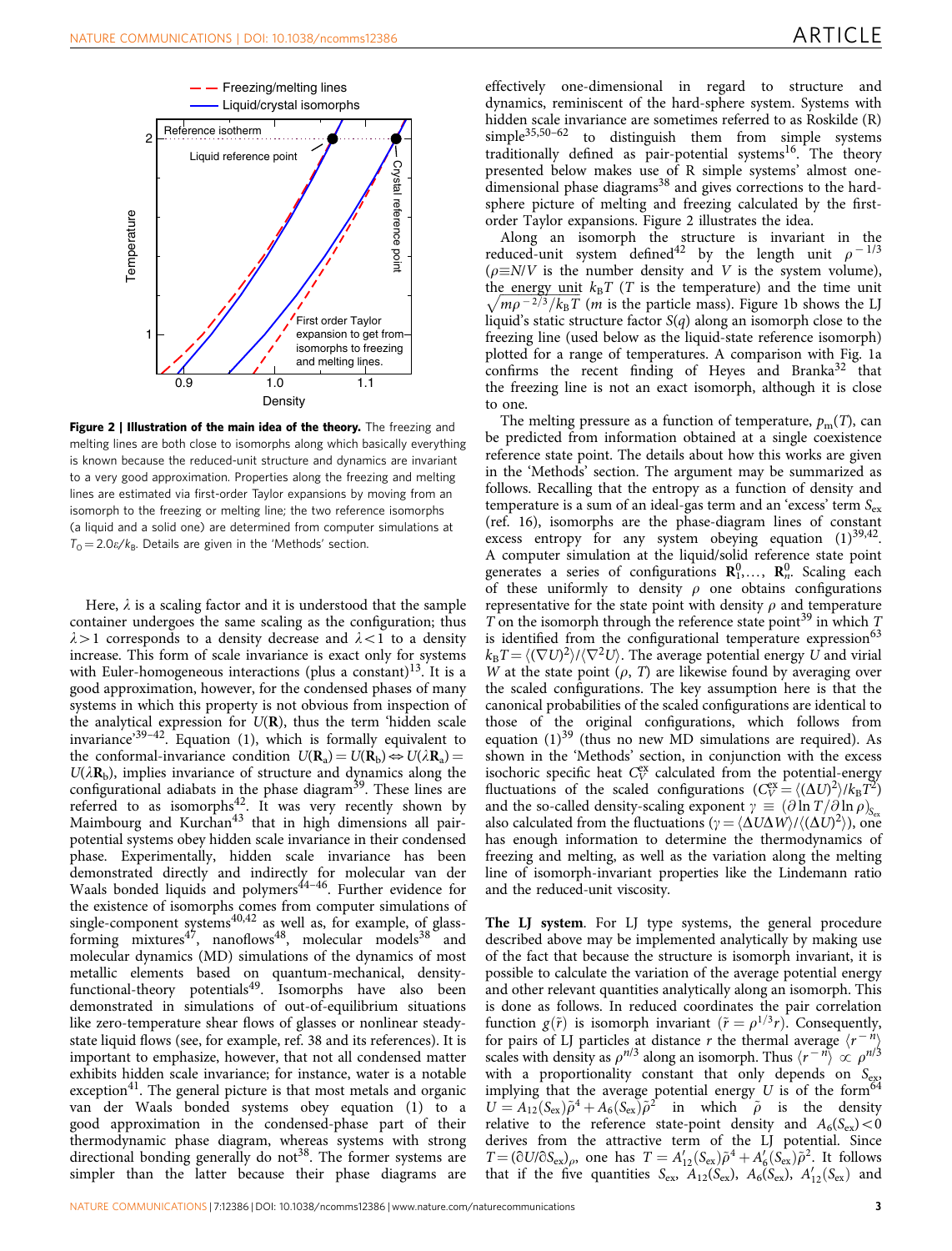<span id="page-3-0"></span> $A'_6(S_{\text{ex}})$  are known, the excess Helmholtz free energy,  $U-TS_{\text{ex}}$  is known along the reference isomorph. The required quantities are easily determined from reference state-point simulations (see the 'Methods' section)—for instance the reference state-point's potential energy and virial give two linear equations for determining  $A_{12}(S_{\rm ex})$  and  $A_6(S_{\rm ex})$ . Once the excess Helmholtz free energy is known along the reference isomorph, the Gibbs free energy is found by adding the ideal-gas Helmholtz free energy and the *pV* term ( $pV = Nk_B T + W$  in which the virial is given<sup>42</sup> by  $W = (\partial U/\partial \ln \tilde{\rho})_{S_{\rm av}} = 4A_{12}(S_{\rm ex})\tilde{\rho}^4 + 2A_6(S_{\rm ex})\tilde{\rho}^2.$ 

Comparing theory to simulation results for the LJ system. Following the above procedure, we generated two reference isomorphs for the LJ system starting from the coexistence state point with temperature  $T_0 = 2.0\varepsilon/k_B$ , a liquid-phase isomorph and a crystal-phase isomorph. Gibbs free energy of the liquid phase at coexistence,  $G_1(T)$ , is found by utilizing the fact that the freezing line is close to an isomorph. Since  $(\partial G/\partial p)_T = V$ , a good approximation to  $G<sub>l</sub>$  at coexistence is

$$
G_{l}(p_{m}(T), T) \cong G_{l}^{I}(T) + V_{l}^{I}(T)(p_{m}(T) - p_{l}^{I}(T)). \tag{2}
$$

Here,  $p_\text{m}(T)$  is the coexistence pressure to be determined;  $G^{\text{I}}_{\text{I}}(T)$  is the Gibbs-free energy,  $V_1^I(T)$  the volume and  $p_1^I(T)$  the pressure along the liquid-state reference isomorph. These quantities are all known functions of the (relative) density on the isomorph henceforth denoted by  $\tilde{\rho}^I$ , which for temperature T is found by solving  $T = A'_{12}(S_{\text{ex}})(\tilde{\rho}^{1})^{4} + A'_{6}(S_{\text{ex}})(\tilde{\rho}^{1})^{2}$ .

An analogous expression applies for the crystal's Gibbs free energy, of course, again involving only parameters determined from reference state-point simulations. The coexistence pressure is determined by equating the liquid and solid phases' Gibbs free energies. As shown in the 'Methods' section (equation (21)), this results in  $p_m(T)(V_1^I(T) - V_s^I(T)) = C_1(T) + C_2(T) - C_3(T)$  in which  $C_1(T)$  is the difference between  $U_s^{\rm I}(T) - (T/T_0)U_s^{\rm I}(T_0)$  and the analogous term for the liquid reference isomorph (here  $U_s^{\text{I}}(T)$ is the crystal's potential energy along the reference isomorph),  $C_2(T)$  is the difference between  $Nk_BT \ln(\tilde{\rho}_s^T(T))$  and the analogous liquid term and  $C_3(T)$  is the difference between  $(T/T_0) W_s^{\rm I}(T_0)$  and the analogous liquid term.

Figure 3a,b compare the theoretically predicted  $p_m(T)$  to the coexistence pressure computed numerically by means of the interface-pinning method $37$ . The density of the crystalline and liquid phases may also be computed by means of a first-order Taylor expansion working from the reference isomorph (see the 'Methods' section). Figure 3c compares the predicted  $(\rho, T)$  phase diagram based on equation (26) to that obtained by the interfacepinning MD simulations. Finally, Fig. 3d shows the predicted and simulated fusion entropy  $\Delta S_{\text{fus}}$  and enthalpy  $\Delta H_{\text{fus}}$ , the latter quantity being of course measured in experiments as the latent heat. In all cases there is good agreement between theoretical prediction and simulations.



Figure 3 | Theoretical predictions (full red curves) and results of MD simulations (black dots) for the LJ system. The theoretical predictions are based on simulations at the coexistence reference state point indicated by an arrow in each figure ( $T_0 = 2.0 \epsilon/k_B$ ), the MD simulations employed the interface-pinning method<sup>37</sup>, see the 'Methods' section. No fitting was done in these figures—the only input to the theory is properties of the coexisting liquid and crystal at the reference temperature. (a) Temperature-pressure phase diagram. The green dashed line marks the expectation based on a linear extrapolation of the Clausius–Clapeyron relation  $dp_m/dT = \Delta S_{fus}/\Delta V_{fus}$  from the reference state point, that is, assuming that the entropy of fusion and the volume change are both constant. (b) The same data plotted with a linear pressure axis. (c) The freezing and melting lines in the density-temperature phase diagram; the coloured area is the coexistence region. (d) Fusion entropy (main panel) and enthalpy (inset).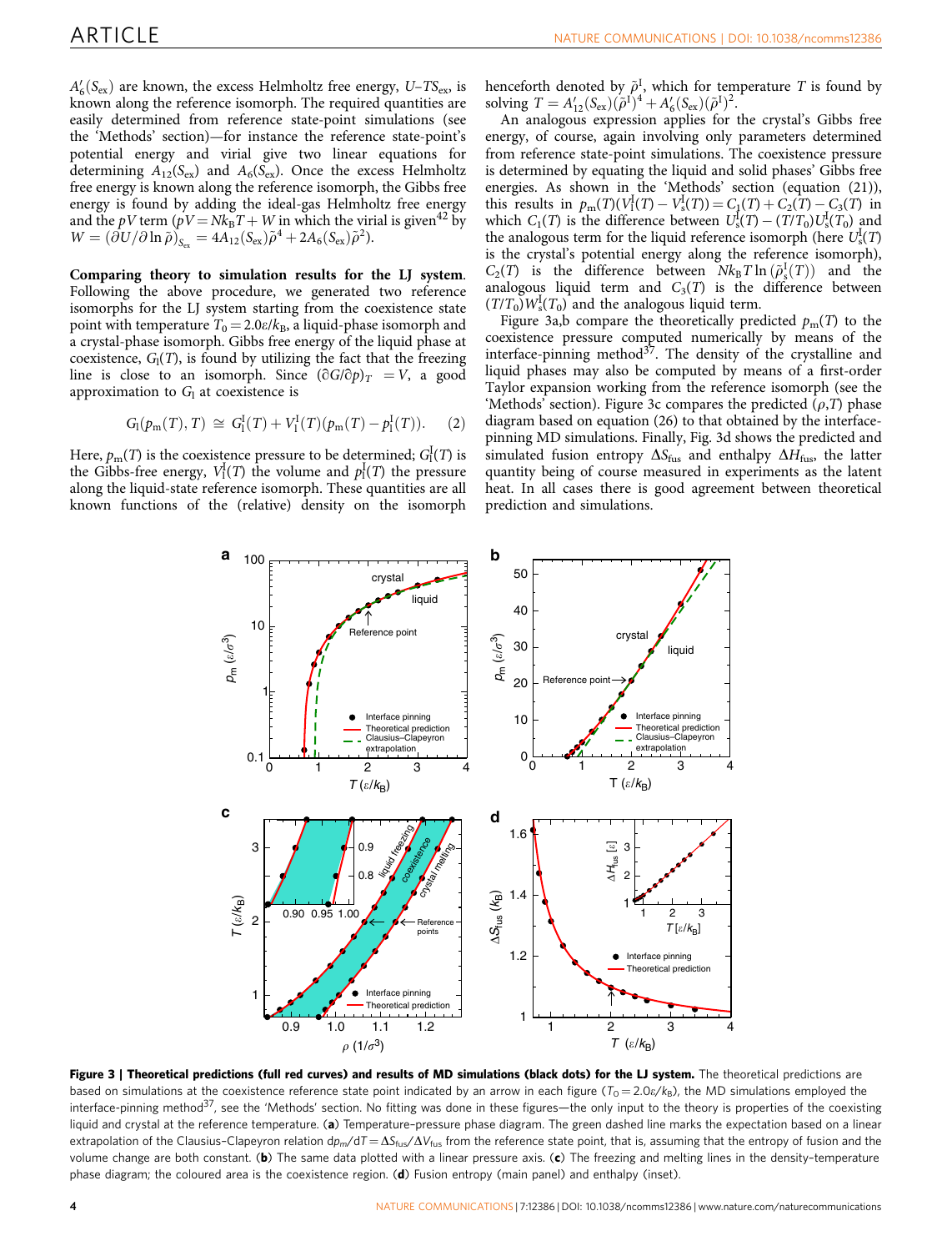

Figure 4 | Predictions (red curves) versus results of computer simulations (black dots) for three properties along the freezing/melting lines of the LJ system. The blue dashed lines show the predictions if perfect invariance of structure and dynamics in reduced units applies along the freezing/melting lines, the arrows indicate the reference state point upon which the predictions are based. (a) Lindemann ratio along the melting line. (b) Self-diffusion constant along the freezing line. (c) Viscosity along the freezing line.

Having in mind the fact that the pressure at the triple point is very low for the LJ system, we estimate the triple point temperature to  $T_{\text{tp}} = 0.688(2)\varepsilon/k_{\text{B}}$  from the theory by assuming zero pressure. This is within the statistical uncertainty of the triple point temperature computed with the interface-pinning method. For comparison, a linear extrapolation of the Clausius–Clapeyron relation from the reference temperature (the green dashed lines in [Fig. 3a,b](#page-3-0)) predicts a triple point temperature of  $0.909(2)\varepsilon/k_{\rm B}$ .

Since the melting line is not an isomorph, the Lindemann ratio is not invariant along it. The theory estimates the deviation from a constant Lindemann ratio by a first-order Taylor expansion from the reference isomorph (see [Fig. 2](#page-1-0) and the 'Methods' section). [Figure 4a](#page-2-0) demonstrates good, though not perfect agreement between theory and numerical computations of the Lindemann ratio. The liquids' self-diffusion constant plays an important role for the crystal growth rate as expressed, for example, in the Wilson–Frenkel law<sup>[65,66](#page-8-0)</sup>. This motivated us to use the theory also for calculating the liquid's diffusion constant variation along the freezing line ([Fig. 4b](#page-2-0)). Another important component for crystal growth is the thermodynamic driving force on the crystal–liquid interface, which is the Gibbs free energy difference between the two phases,  $\Delta G \cong (T_{\rm m} - T) \Delta S_{\rm fus}$  ( $\Delta S_{\rm fus}$  is shown on [Fig. 3d\)](#page-3-0). Finally, Fig. 4c shows the viscosity along the freezing line. In all cases the blue dashed lines mark the prediction if the dynamics were invariant in reduced units, that is, if the freezing/melting lines were isomorphs.

# **Discussion**

The theory presented above predicts the thermodynamics of freezing and melting from a single coexistence state point. The

theory also enables one to calculate the deviations from the invariance of several quantities along the melting line predicted by the hard-sphere melting picture<sup>16,22,30-32</sup>. The theory is analytic for LJ type systems, that is, systems involving a pair potential that is a difference of two inverse power laws, but the framework developed applies to any system with hidden scale invariance, including molecular systems. The theory works well for the LJ system, with the largest deviations found close to the triple point where the structure is less invariant along the reference isomorph [\(Fig. 1b](#page-1-0)).

Having established a firm foundation for the thermodynamics of freezing and melting for R simple systems, it is our hope that it will soon be possible to address the exciting questions of how nucleation and growth proceed, processes that are not well understood even for simple systems beyond the hard-sphere system[67.](#page-8-0) It seems likely that variations of the nucleation and growth mechanisms along the melting line can be analyzed in the same way as above, that is, by utilizing the fact that the freezing and melting lines are close to isomorphs along which the dynamics is invariant to a quite good approximation.

It is not clear to which degree this approach to melting can be generalized to quantum systems for which an outstanding question is the possible existence of a zero-temperature quantum fluid of metallic hydrogen. The quantum nature of the proton modifies classical melting, for example by increasing the value of the Lindemann ratio<sup>68</sup>. It would be interesting to investigate whether melting of quantum crystals may be understood in the above framework, but this awaits the development of an isomorph theory for quantum systems. In ongoing work we are addressing another open question, namely whether the above can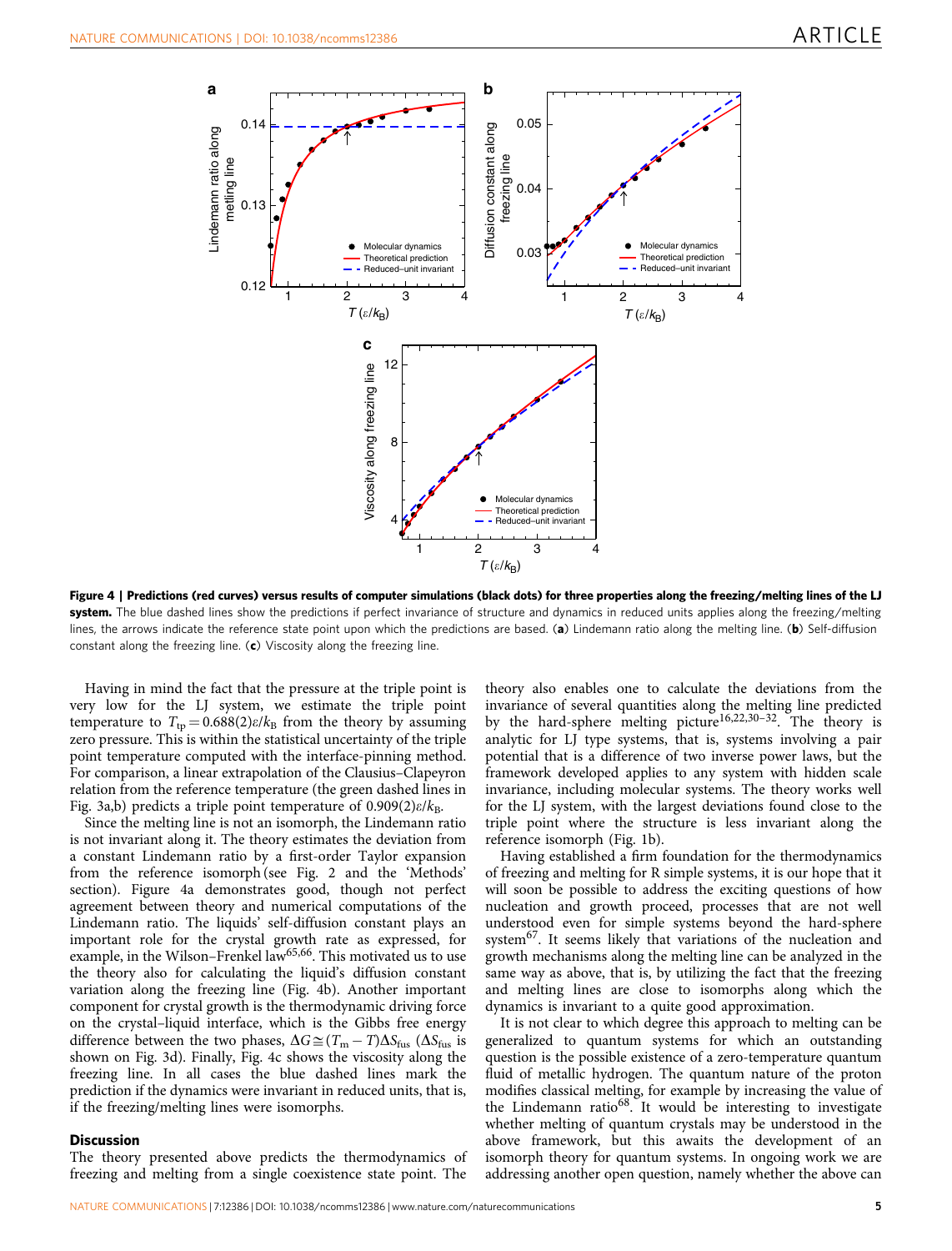# Table 1 | Quantities characterizing the two reference state points in coexistence.

| $T_0 = 2.0 \frac{E}{k_B}$                                  | Liquid        | Crystal      |
|------------------------------------------------------------|---------------|--------------|
| $V_0/N$ $[\sigma^3]$                                       | $0.9403(2)$ * | 0.8827(2)    |
| $\rho_0$ [ $\sigma^{-3}$ ]                                 | 1.0633(2)     | 1.1329(2)    |
| $U_0/N$ [ $\varepsilon$ ]                                  | $-4.7792(2)$  | $-5.7774(2)$ |
| $W_0/N$ [ $\varepsilon$ ]                                  | 17.5418(7)    | 16.3628(6)   |
| $\gamma_{\rm O}$                                           | 4.9164(8)     | 4.8704(8)    |
| $C_{V}^{ex}$ <sub>O</sub> /N [ $k_B$ ]                     | 1.323(5)      | 1.301(7)     |
| $B_0N$ [ $\epsilon/k_B^2$ ]                                | 6.9(5)        | 7.2(5)       |
| $L_{\Omega}$                                               |               | 0.1398(2)    |
| $(\partial L/\partial T)$ <sub>ρ</sub> $[k_B/\varepsilon]$ |               | 0.041(2)     |
| $\tilde{D}_0$                                              | 0.02921(9)    |              |
| $(\partial D/\partial T)$ <sub>ρ</sub> [k <sub>B</sub> /ε] | 0.0201(4)     |              |
| $\tilde{\eta}_0$                                           | 5.2487(6)     |              |
| $(\partial \tilde{\eta}/\partial T)$ [kB/ε]                | $-2.60(14)$   |              |

These numbers were used for calculating the theoretical predictions in [Figs 3 and 4](#page-3-0) (red curves). \*Numbers in parenthesis give the estimated statistical uncertainty using a 95% confidence interval.

be generalized to deal with more realistic systems, for instance metals for which density-functional-theory computer simulations nowadays give realistic representations of the physics and have demonstrated hidden scale invariance for most metals<sup>49</sup>.

## **Mathods**

**Computer simulations.** We studied a LJ system of  $N = 5,000$  particles with pair interactions truncated and shifted at  $6\sigma$ . Coexistence pressures,  $p_{\text{m}}$ , are computed with the interface-pinning method $37$  in which coexistence state points are determined by computing the thermodynamic driving force on a solid-liquid interface. Table 1 lists the energy  $U_0$  and virial  $W_0$  at the reference temperature  $T_0 = 2\varepsilon/k_B$  for both the liquid and crystal states at coexistence. The  $A_{12}$  and  $A_6$  coefficients (for the liquid and the crystal separately) are computed from reference state-point data using equation (8) below. The derivatives of the A coefficients with respect to excess entropy,  $A'_{12}$  and  $A'_{6}$ , are computed from reference state-point data using equation (11) with the  $\gamma_0$ 's listed in Table 1. Melting pressures [\(Fig. 3a,b\)](#page-3-0) are computed from reference state-point data using equation (21) in which the potential energies along the two reference isomorphs are expressed in equation (6). The densities along the liquid and crystal reference isomorphs are found as functions of temperature by inversion of equation (9) (upper equation). The second derivatives of the A coefficients,  $A_{12}''$  and  $A_6''$ , are given by equation (15) where the reference state point excess heat capacity  $C_{V,0}^{\text{ex}}$  and  $\alpha_{\text{H}}$  =  $\beta$ ( $\beta$ ( $T/\zeta\bar{\zeta}$ )/ $\beta$  ln  $\rho$ )<sub>s</sub> are listed in Table 1. The freezing and melting densities [\(Fig. 3c\)](#page-3-0) are computed from the pressures by combining equations (22) and (25). The entropy of fusion  $\Delta S_{\text{fus}}$  [\(Fig. 3d\)](#page-3-0) is computed by combining equations (27–30). The value of the Lindemann ratio  $L$  of the crystal at the reference temperature,  $L_0$  and its temperature derivative along an isochore,  $(\partial L/\partial T)_{\rho}$ , are listed in Table 1. By letting  $X = L$  in equations (32) and (38), we arrive at the prediction shown in [Fig. 4a.](#page-2-0) Similarly, the predictions of the self-diffusion constant *D* [\(Fig. 4b](#page-2-0)) and viscosity  $\eta$  ([Fig. 4c\)](#page-2-0) are found by letting  $X = \overline{D} = D\rho^{1/3}\sqrt{m/k_B T}$  and  $X = \tilde{\eta} = \eta/\rho^{2/3}\sqrt{mk_B T}$ , respectively. D is determined from the long-time limit of the mean-square displacement;  $\eta$  is computed using the SLLOD algorithm as detailed in [ref. 27](#page-7-0) except

that in the present work we increased the number of particles to 4,096 and used the above-mentioned larger cutoff.

We proceed to describe the theory in detail. The reference state point is selected at coexistence, that is, with known temperature  $T_0$  and pressure  $p_0$ . There are two different reference densities, a solid and a liquid one, below denoted, respectively, by  $\rho_{s,0}$  and by  $\rho_{l,0}$ . In the density–temperature phase diagram there are two reference isomorphs. The arguments developed in the next two sections refer to either one of these.

# Isomorph characteristics of arbitrary R simple systems. As mentioned,

the temperature–pressure reference state point defines two reference density–temperature state points, a liquid and a solid one. Let us focus on one of these with density  $\rho_0$  and temperature  $T_0$  (thus dropping in this and the next subsection subscripts s and l). From an NVT MD equilibrium simulation (for example, with a Nosé-Hoover thermostat) *n* configurations  $\mathbf{R}_1^0, \mathbf{R}_2^0, \ldots, \mathbf{R}_n^0$  are sampled. In order to map out the reference isomorph parametrized by density, one first identifies the temperature  $T$  such that  $(\rho,T)$  is on the isomorph through the reference state point  $(\rho_0, T_0)$ . This is done as follows. If the configurations scaled uniformly to density  $\rho$  are denoted by  $\mathbf{R}_1, \mathbf{R}_2, \ldots, \mathbf{R}_n$  in which  $\mathbf{R}_i = (\rho_0/\rho)^{1/3} \mathbf{R}_i^0$ , the temperature T is determined from the standard configurational temperature expression (in which the averages are over the  $n$  sampled configurations)

$$
k_{\mathrm{B}}T = \frac{\langle (\nabla U(\mathbf{R}_i))^2 \rangle_i}{\langle \nabla^2 U(\mathbf{R}_i) \rangle_i}.
$$
 (3)

This determines the function  $T(\tilde{\rho}^I)$  where we define the relative density along the isomorph by  $\tilde{\rho}^I \equiv \rho^I/\rho_0$  with superscript *I* indicating 'isomorph' (thus  $T(1) = T_0$ ). By averaging the potential energy  $U(\mathbf{R})$  and the virial  $W(\mathbf{R}) \equiv (-1/3)\mathbf{R} \cdot \nabla U(\mathbf{R})$  over the scaled configurations one identifies the functions  $U(\tilde{\rho}^I)$  and  $W(\tilde{\rho}^I)$ .  $C_V^{\text{ex}}(\tilde{\rho}^I)$  is found from the scaled configurations' potential energy via  $C_V^{\text{ex}} = \langle (\Delta U)^2 \rangle / k_B T^2$  in which  $T = T(\tilde{\rho}^I)$ . The density-scaling exponent  $\gamma(\tilde{\rho}^I) \equiv (\partial \ln T / \partial \ln \rho)_{S_{\text{ext}}}$  may be found either via the statistical-mechanical identity<sup>[42,69](#page-8-0)</sup>  $\gamma = \langle \Delta U \Delta W \rangle / \langle (\Delta U)^2 \rangle$  or simply by taking the derivative of an analytical approximation to the the function  $T(\tilde{\rho})$ .

As shown in the below subsection 'The melting-line pressure', one now has enough information to calculate the pressure along the melting line,  $p_m(T)$ . To calculate the liquid and solid densities along the melting line (see subsection 'The freezing- and melting-line densities' below) one needs to know the below three partial derivatives. Denoting the derivative of the virial along the isomorph with respect to  $\tilde{\rho}^I$  by  $W'(\tilde{\rho}^I)$  and recalling that  $W = (\partial U/\partial \ln \tilde{\rho})_{S_{\text{ex}}}$  and  $T = (\partial U/\partial S_{\text{ex}})_{\tilde{\rho}}$  ([refs 42,69\)](#page-8-0), the three required quantities are given by

$$
\left(\frac{\partial W}{\partial \ln \tilde{\rho}}\right)_{S_{\text{ex}}}^{I} = \tilde{\rho}^{I} W'(\tilde{\rho}^{I})
$$
\n
$$
\left(\frac{\partial W}{\partial S_{\text{ex}}} \right)_{\tilde{\rho}}^{I} = \frac{\partial^{2} U}{\partial S_{\text{ex}} \partial \ln \tilde{\rho}} = \left(\frac{\partial T}{\partial \ln \tilde{\rho}}\right)_{S_{\text{ex}}} = T(\tilde{\rho}^{I}) \gamma(\tilde{\rho}^{I})
$$
\n
$$
\left(\frac{\partial S_{\text{ex}}}{\partial \ln \tilde{\rho}}\right)_{I}^{I} = -\frac{\left(\frac{\partial T}{\partial \ln \tilde{\rho}}\right)_{S_{\text{ex}}}}{\left(\frac{\partial T}{\partial S_{\text{ex}}}\right)_{\tilde{\rho}}} = -\frac{T(\tilde{\rho}^{I}) \gamma(\tilde{\rho}^{I})}{T(\tilde{\rho}^{I}) / C_{\gamma}^{\text{ex}}(\tilde{\rho}^{I})} = -C_{V}^{\text{ex}}(\tilde{\rho}^{I}) \gamma(\tilde{\rho}^{I}).
$$
\n(4)

The entropy of fusion  $\Delta S_{\text{fus}}$  is calculated by use of equations (27–30) below. The three quantities needed here are given by

$$
\left(\frac{\partial U}{\partial \ln \tilde{\rho}}\right)_{S_{\rm ex}}^{I} = W(\tilde{\rho}^{I})
$$
\n
$$
\left(\frac{\partial U}{\partial S_{\rm ex}}\right)_{\tilde{\rho}}^{I} = T(\tilde{\rho}^{I})
$$
\n
$$
\left(\frac{\partial S_{\rm ex}}{\partial \ln \tilde{\rho}}\right)_{T}^{I} = -C_{V}^{\rm ex}(\tilde{\rho}^{I})\gamma(\tilde{\rho}^{I}).
$$
\n(5)

Isomorph characteristics of generalized LJ pair potentials. The above quantities may be calculated analytically for generalized LJ pair potentials, that is, for systems of particles interacting via pair potential(s) given as a sum or difference of two inverse power laws,  $r^{-m}$  and  $r^{-n}$ . The derivation given below applies for any exponents  $m > n > 0$  and for general multi-component systems; its subsequent application to freezing and melting deals with single-component systems only. Invariance of the structure along an isomorph implies that the

thermodynamic average potential energy at a given state point, U, may be written  $U = A_m \tilde{\rho}^{m/3} + A_n \tilde{\rho}^{n/3}$  (in this section the superscript I is dropped on the reference isomorph density) in which the two A coefficients are functions only of the excess entropy  $S_{\text{ex}}$ . For simplicity of notation we shall not indicate the  $S_{\text{ex}}$  dependence. The first and second order derivatives of  $A_m$  with respect to  $S_{\text{ex}}$  are marked by  $A'_m$ and  $A''_m$  and likewise for  $A_n$ .

The identity for the virial  $W = (\partial U/\partial \ln \tilde{\rho})_{S_{\text{av}}}$  implies

$$
U = A_m \tilde{\rho}^{m/3} + A_n \tilde{\rho}^{n/3}
$$
  
 
$$
W = \frac{m}{3} A_m \tilde{\rho}^{m/3} + \frac{n}{3} A_n \tilde{\rho}^{n/3}.
$$
 (6)

At the reference state point  $\tilde{\rho} = 1$ , so for determining  $A_m$  and  $A_n$  from reference state-point data we have the following two equations:

$$
U_0 = A_m + A_n
$$
  
\n
$$
W_0 = \frac{m}{3} A_m + \frac{n}{3} A_n.
$$
\n(7)

This implies

$$
A_m = \frac{3W_0 - nU_0}{m - n}
$$
  
\n
$$
A_n = \frac{mU_0 - 3W_0}{m - n}.
$$
 (8)

From the identity  $T = (\partial U/\partial S_{\text{ex}})_{\tilde{\rho}}$  and the definition of the density-scaling exponent,  $\gamma \equiv (\partial \ln T / \partial \ln \tilde{\rho})_{S_{\text{av}}}$ , we get

$$
T = A'_{m}\tilde{\rho}^{m/3} + A'_{n}\tilde{\rho}^{n/3}
$$
  

$$
\gamma T = \frac{m}{3}A'_{m}\tilde{\rho}^{m/3} + \frac{n}{3}A'_{n}\tilde{\rho}^{n/3}.
$$
 (9)

For determining  $A'_m$  and  $A'_n$  from reference state-point data one has

$$
T_0 = A'_m + A'_n
$$
  

$$
\gamma_0 T_0 = \frac{m}{3} A'_m + \frac{n}{3} A'_n.
$$
 (10)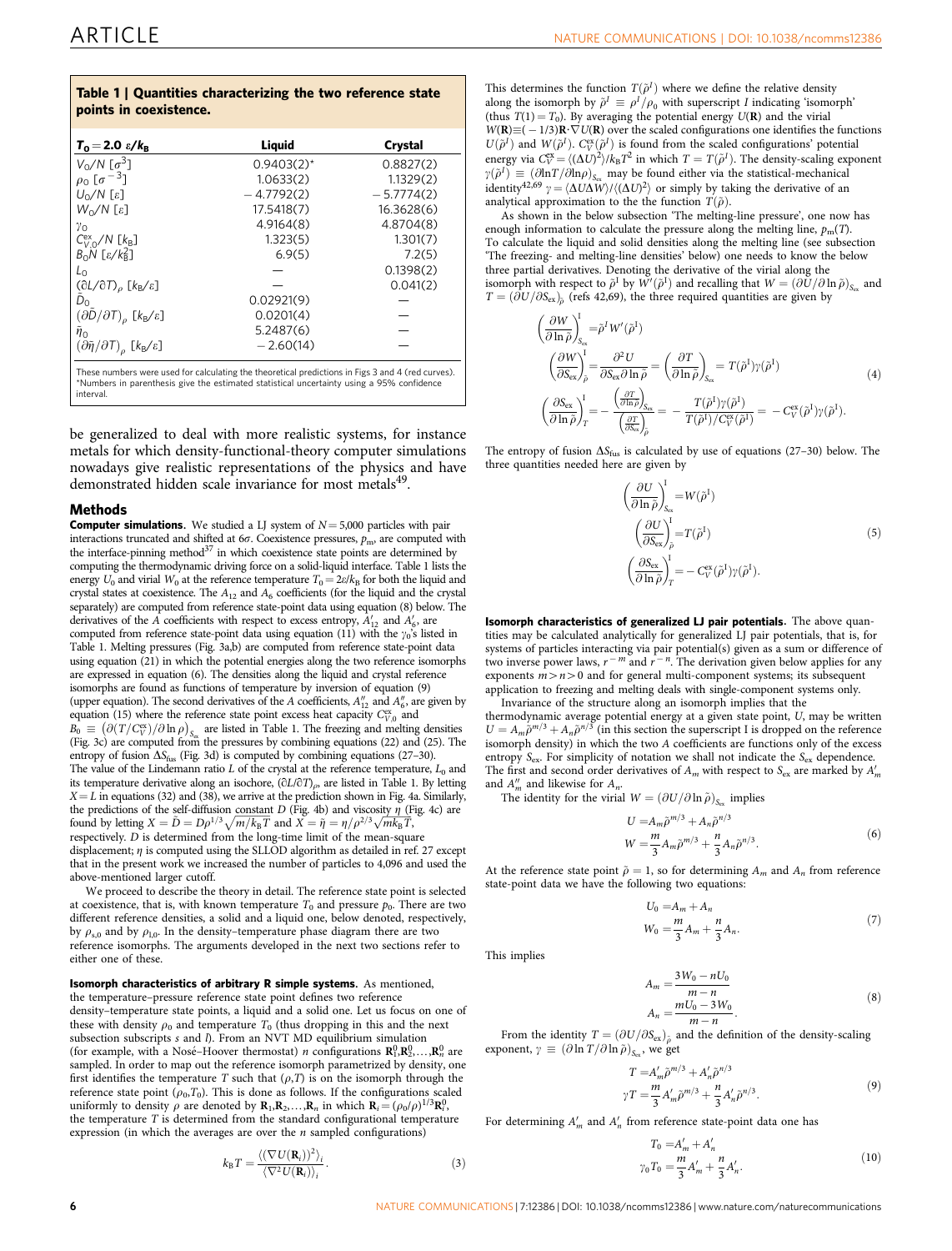This implies

$$
A'_{m} = \frac{3\gamma_{0} - n}{m - n} T_{0}
$$
  
\n
$$
A'_{n} = \frac{m - 3\gamma_{0}}{m - n} T_{0}.
$$
\n(11)

In order to arrive at equations for  $A''_m$  and  $A''_n$ , we first note that  $\int_{\text{C}^{\text{V}}}^{\text{C}^{\text{V}}} = T(\partial \text{S}_{\text{ex}}/\partial T)_{\tilde{\rho}}$ , that is,  $(\partial T/\partial \text{S}_{\text{ex}})_{\tilde{\rho}} = T/C^{\text{X}}_{\text{r}}$ . This implies that  $T/C^{\text{V}}_{\text{v}} = A''_m \tilde$ 

$$
B \equiv \left(\frac{\partial (T/C_V^{\rm ex})}{\partial \ln \tilde{\rho}}\right)_{S_{\rm ex}},\tag{12}
$$

one has

$$
\frac{T}{C_V^{\text{ex}}} = A_m'' \bar{\rho}^{m/3} + A_n'' \bar{\rho}^{n/3}
$$
\n
$$
B = \frac{m}{3} A_m'' \bar{\rho}^{m/3} + \frac{n}{3} A_n'' \bar{\rho}^{n/3}.
$$
\n(13)

The two equations for determining  $A''_m$  and  $A''_n$  from reference state-point data are thus

$$
\frac{T_0}{C_{V,0}^{ex}} = A_m'' + A_n''
$$
  
\n
$$
B_0 = \frac{m}{3} A_m'' + \frac{n}{3} A_n''.
$$
\n(14)

This implies

$$
A''_m = \frac{3B_0 - nT_0/C_{Y,0}^{\text{ex}}}{m-n}
$$
  

$$
A''_n = \frac{mT_0/C_{Y,0}^{\text{ex}} - 3B_0}{m-n}.
$$
 (15)

In summary, we have shown that for each of the two reference isomorphs the six numbers  $A_m$ ,  $A'_m$ ,  $A''_m$ ,  $A''_m$ , and  $A''_n$  may be found from reference state-point simulations determining: (1) the potential energy  $U_0$ , (2) the virial  $W_0$ , (3) the temperature  $T_0$ , (4) the excess isochoric specific heat  $C_{V,0}^{\text{ex}}$ , (5) the density-scaling exponent  $\gamma_0$  and (6) the derivative of  $C_V^{\text{ex}}$  along the isomorph via the quantity  $B_0$ defined in equation (12). The first three quantities are determined directly. The next two quantities are determined from fluctuations at the reference state point:  $C_{V,0}^{\text{ex}} = \langle (\Delta U)^2 \rangle / k_B T_0^2$  and  $\gamma_0 = \langle \Delta W \Delta U \rangle / \langle (\Delta U)^2 \rangle$ . Finally, the quantity  $B_0$  is most accurately found from simulations along the reference isomorph carried out close to the reference state point, although in principle  $B_0$  can be calculated from fluctuations at the reference state point (those needed are of third order and consequently of considerable numerical uncertainty). We calculated  $B_0$  numerically by directly applying equation (12); alternatively, following the methods used in [ref. 70](#page-8-0) one may rewrite B as  $B = (\gamma T/C_V^{\text{ex}})[1 + (\hat{\text{c}} \ln \gamma/\hat{\text{c}} \ln T)_\rho]$  and evaluate  $B_0$  from the (rather weak) constant-density temperature variation of  $\gamma$  at the reference state point.

The melting-line pressure. In the temperature–pressure phase diagram the freezing and melting lines are identical. This section shows how to calculate the pressure on this line as a function of temperature,  $p_m(T)$ , which is determined by equating the liquid and solid phase's Gibbs free energies. Recalling that  $V = (c \cdot \partial G/\partial p)_T$  we estimate these from the Gibbs free energies along the isomorphs,  $G_1^I(T)$  and  $G_s^I(T)$ , as follows (below  $F_1^I(T)$  is the Helmholtz free energy along the liquid reference isomorph and likewise for the solid)

$$
G_{\rm I}(T, p_m(T)) \cong G_{\rm I}^{\rm I}(T) + V_{\rm I}^{\rm I}(T)(p_m(T) - p_{\rm I}^{\rm I}(T)) = F_{\rm I}^{\rm I}(T) + V_{\rm I}^{\rm I}(T)p_m(T)
$$
  
\n
$$
G_{\rm s}(T, p_m(T)) \cong G_{\rm s}^{\rm I}(T) + V_{\rm s}^{\rm I}(T)(p_m(T) - p_{\rm s}^{\rm I}(T)) = F_{\rm s}^{\rm I}(T) + V_{\rm s}^{\rm I}(T)p_m(T).
$$
 (16)

The coexistence condition  $G_1(T, p_m) = G_s(T, p_m)$  leads to

$$
p_m(T)(V_1^{\rm I}(T) - V_s^{\rm I}(T)) = F_s^{\rm I}(T) - F_1^{\rm I}(T). \tag{17}
$$

If Fid is the ideal-gas Helmholtz free energy, the Helmholtz free energy along the liquid isomorph is given by

$$
F_1^{\rm I}(T) = U_1^{\rm I}(T) - T S_{\rm ex, I}^{\rm I} + F_{\rm id}(T, \rho_1^{\rm I}(T)). \tag{18}
$$

An analogous expression applies for the solid isomorph's Helmholtz free energy,  $F^{\text{I}}_{\text{s}}(T)$ , of course. The two constants  $S^{\text{I}}_{\text{ex},1}$  and  $S^{\text{I}}_{\text{ex},s}$  are not known, but one needs only their difference. This is determined from the equilibrium condition at the reference state point,  $G_1(T_0, p_0) = G_s(T_0, p_0)$  as expressed in equation (17), leading, since  $pV = Nk_B T + W$  and  $F_{\text{id}}(T, \rho_1) - F_{\text{id}}(T, \rho_s) = Nk_B T \ln(\rho_1/\rho_s)$ , to

$$
T_0(S_{\text{ex},l}^I - S_{\text{ex},s}^I) = (U_{l,0} - U_{s,0}) + Nk_B T_0 \ln \left( \rho_{l,0} / \rho_{s,0} \right) + (W_{l,0} - W_{s,0}). \tag{19}
$$

The coexistence condition, equation (17), thus becomes (dropping the explicit temperature dependencies)

$$
p_m(V_1^I - V_s^I) = (U_s^I - U_1^I) - \frac{T}{T_0}((U_{s,0} - U_{l,0}) + Nk_B T_0 \ln(\rho_{s,0}/\rho_{l,0}) + (W_{s,0} - W_{l,0})) + Nk_B T \ln(\rho_s^I/\rho_l^I)
$$
\n(20)

or, in terms of the relative density along the respective isomorphs  $\tilde{\rho}^I$ ,

$$
p_m(V_1^I - V_s^I) = \left(U_s^I - \frac{T}{T_0}U_{s,0}\right) - \left(U_1^I - \frac{T}{T_0}U_{l,0}\right) + Nk_B T \ln(\tilde{\rho}_s^I/\tilde{\rho}_l^I) + \frac{T}{T_0}(W_{l,0} - W_{s,0}).
$$
\n(21)

In the case of an arbitrary potential there is no analytical expression for the (average) potential energy as a function of density. Here, the density (of each phase) is the control parameter and  $\tilde{T}$  is identified from equation (3), resulting by numerical inversion in two functions  $\tilde{\rho}_s^I(T)$  and  $\tilde{\rho}_1^I(T)$ . In the case of generalized LJ pair potentials, for a given temperature T the functions  $\tilde{\rho}_1^1(T)$  and  $\tilde{\rho}_s^1(T)$  are found by solving equation (9) (in general numerically, but analytically for the 12-6 LJ system), using the  $A'$  coefficients of equation (11). The potential energy along the isomorphs is given by equation (6).

The freezing- and melting-line densities. We work from the respective reference isomorphs knowing as functions of temperature the coexistence pressure, and the pressure along the reference isomorphs. From this information one calculates the solid and liquid densities by moving on an isotherm from the reference isomorph to the freezing/melting line [\(Fig. 2](#page-2-0)). In both cases we define the isothermal difference  $DW \equiv W(T) - W^{I}(T)$ . Here and thoughout the paper D refers to isothermal differences between the reference isomorph and the freezing/melting line.

At any given temperature T the density  $\tilde{\rho}$  of the liquid/solid at coexistence is calculated from

$$
DW \cong \left(\frac{\partial W}{\partial \ln \tilde{\rho}}\right)_T^I \text{Dln}\tilde{\rho} = \left(\frac{\partial W}{\partial \ln \tilde{\rho}}\right)_T^I \ln(\tilde{\rho}/\tilde{\rho}^1). \tag{22}
$$

If  $(\partial W/\partial \ln \tilde{\rho})_T^1$  is known, we can determine  $\tilde{\rho}$  from equation (22). The following standard identity is used

$$
\left(\frac{\partial W}{\partial \ln \tilde{\rho}}\right)_T = \left(\frac{\partial W}{\partial \ln \tilde{\rho}}\right)_{S_{\text{ex}}} + \left(\frac{\partial W}{\partial S_{\text{ex}}}\right)_{\tilde{\rho}} \left(\frac{\partial S_{\text{ex}}}{\partial \ln \tilde{\rho}}\right)_T.
$$
\n(23)

In the case of an arbitrary potential, the three terms on the right hand side are calculated from equation (4). For the generalized LJ case, these terms are expressed in terms of the A coefficients by making use of equations (6) and (9), resulting in

$$
\left(\frac{\partial W}{\partial \ln \tilde{\rho}}\right)_{S_{\text{ex}}}^{I} = \left(\frac{m}{3}\right)^{2} A_{m} (\tilde{\rho}^{1})^{m/3} + \left(\frac{n}{3}\right)^{2} A_{n} (\tilde{\rho}^{1})^{n/3}
$$
\n
$$
\left(\frac{\partial W}{\partial S_{\text{ex}}}\right)_{\tilde{\rho}}^{I} = \frac{m}{3} A'_{m} (\tilde{\rho}^{1})^{m/3} + \frac{n}{3} A_{n} (\tilde{\rho}^{1})^{n/3}
$$
\n
$$
\left(\frac{\partial S_{\text{ex}}}{\partial \ln \tilde{\rho}}\right)_{T}^{I} = -\frac{\left(\frac{\partial T}{\partial \ln \tilde{\rho}}\right)_{S_{\text{ex}}}^{I}}{\left(\frac{\partial T}{\partial S_{\text{ex}}}\right)_{\tilde{\rho}}} = -\frac{\frac{m}{3} A'_{m} (\tilde{\rho}^{1})^{m/3} + \frac{n}{3} A'_{n} (\tilde{\rho}^{1})^{n/3}}{A''_{m} (\tilde{\rho}^{1})^{m/3} + A''_{n} (\tilde{\rho}^{1})^{n/3}}.
$$
\n(24)

We thus have in the generalized LJ case

$$
\left(\frac{\partial W}{\partial \ln \tilde{\rho}}\right)_T^I = \left(\frac{m}{3}\right)^2 A_m (\tilde{\rho}^I)^{m/3} + \left(\frac{n}{3}\right)^2 A_n (\tilde{\rho}^I)^{n/3} - \frac{\left(\frac{m}{3} A'_m (\tilde{\rho}^I)^{m/3} + \frac{n}{3} A'_n (\tilde{\rho}^I)^{n/3}\right)^2}{A''_m (\tilde{\rho}^I)^{m/3} + A''_n (\tilde{\rho}^I)^{n/3}}.
$$
\n(25)

In both the arbitrary potential case and that of generalized LJ systems, the equation for the density  $\rho(T) = N/V(T)$  is found from equation (22) solved numerically in the form

$$
p_m(T)V(T) - Nk_B T - W^{I}(T) = \left(\frac{\partial W}{\partial \ln \tilde{\rho}}\right)_{T} \ln(\tilde{\rho}/\tilde{\rho}^{I}).
$$
 (26)

The entropy of fusion. In this section we calculate the constant-pressure entropy of fusion  $\Delta S_{\text{fus}}$ . One way to do this is to use the Clausius–Clapeyron equation  $dp_m/dT = \Delta S_{fus}/\Delta V_{fus}$  in which we now know all quantities except  $\Delta S_{fus}$ . An alternative method similar to the above proceeds as follows. Across the melting line one has  $\Delta G_{\text{fus}} = 0$ , that is,  $\Delta E_{\text{fus}} - T\Delta S_{\text{fus}} + p_m(T)\Delta V_{\text{fus}} = 0$  (*E* is the total energy). Since the kinetic energy is the same for liquid and solid at the given temperature T, one has  $\Delta E_{\text{fus}} = \Delta U_{\text{fus}}$  and thus

$$
\Delta S_{\text{fus}} = \frac{\Delta U_{\text{fus}} + p_m \Delta V_{\text{fus}}}{T}.
$$
\n(27)

This equation is used for evaluating  $\Delta S_{\rm fus}$  from interface-pinning simulations. It is also used for predicting  $\Delta S_{\rm fus}(T)$  by proceeding as follows. We have predictions for  $p_m = p_m(T)$  and for  $\Delta V_{\text{fus}} = V_1(T) - V_s(T)$ . The missing term is  $\Delta U_{\text{fus}} = \Delta U_{\text{fus}}(T)$ . which is estimated via

$$
\Delta U_{\text{fus}} = U_{\text{I}}^{1}(T) + \left(\frac{\partial U}{\partial \ln \tilde{\rho}}\right)_{T}^{\text{I,I}} \ln(\tilde{\rho}_{\text{I}}(T)/\tilde{\rho}_{\text{I}}^{1}(T)) - U_{\text{s}}^{1}(T) - \left(\frac{\partial U}{\partial \ln \tilde{\rho}}\right)_{T}^{\text{I,s}} \ln(\tilde{\rho}_{\text{s}}(T)/\tilde{\rho}_{\text{s}}^{1}(T)).
$$
\n(28)

The partial derivatives refer to the respective reference isomorph as in the last section, and these are evaluated like those of W. Thus,

$$
\left(\frac{\partial U}{\partial \ln \tilde{\rho}}\right)_T^I = \left(\frac{\partial U}{\partial \ln \tilde{\rho}}\right)_{S_{\text{ex}}}^I + \left(\frac{\partial U}{\partial S_{\text{ex}}}\right)_\tilde{\rho}^I \left(\frac{\partial S_{\text{ex}}}{\partial \ln \tilde{\rho}}\right)_T^I.
$$
(29)

NATURE COMMUNICATIONS | 7:12386 | DOI: 10.1038/ncomms12386 | [www.nature.com/naturecommunications](http://www.nature.com/naturecommunications) 7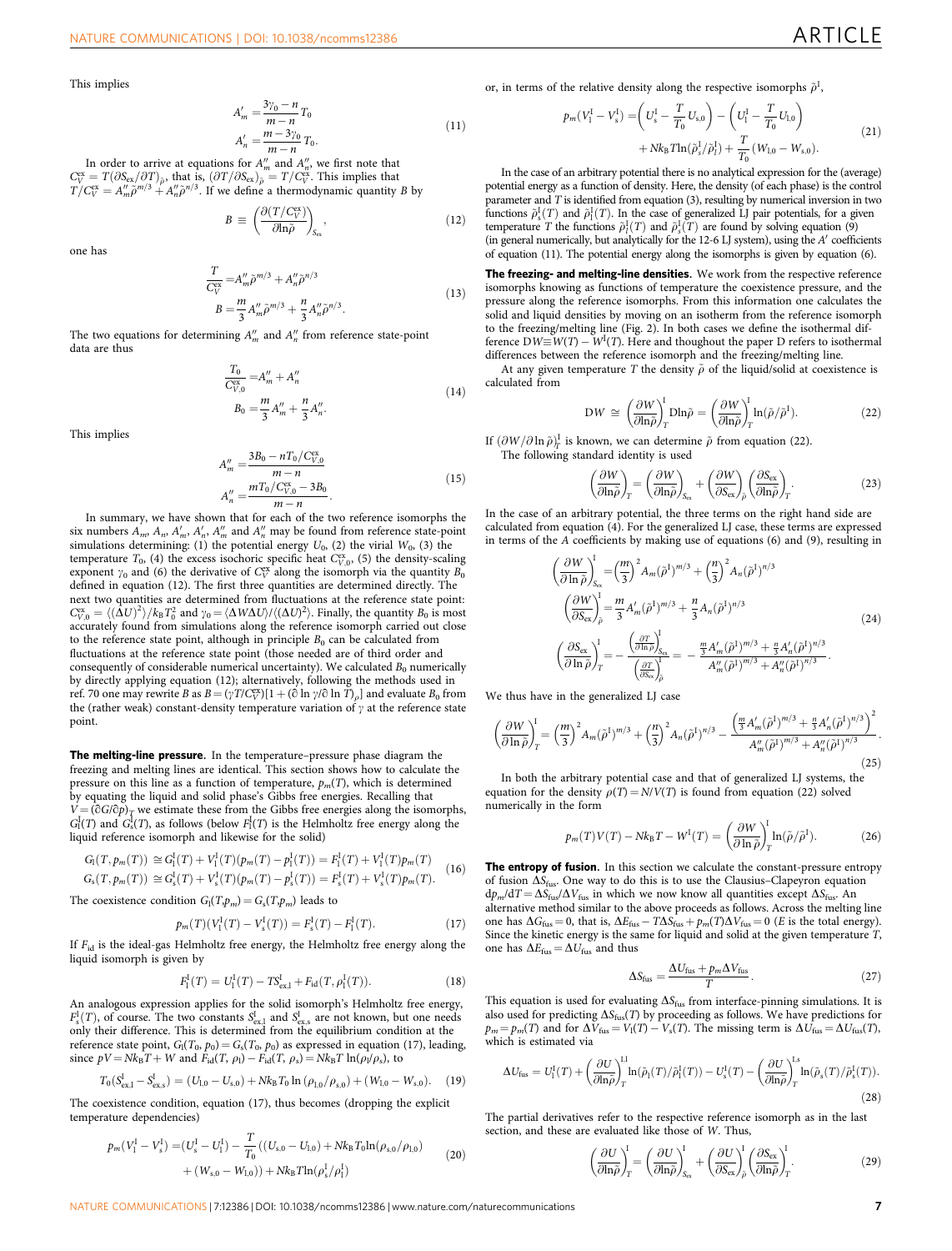<span id="page-7-0"></span>In the case of an arbitrary potential, the three terms on the right hand side are calculated from equation (5). For the generalized LJ case, these terms may be expressed in terms of the A coefficients of the reference isomorph as follows

$$
\left(\frac{\partial U}{\partial \ln \tilde{\rho}}\right)_{S_{\text{cc}}}^{I} = W^{I} = \frac{m}{3} A_{m} (\tilde{\rho}^{1})^{m/3} + \frac{n}{3} A_{n} (\tilde{\rho}^{1})^{n/3}
$$
\n
$$
\left(\frac{\partial U}{\partial S_{\text{ex}}}\right)_{\tilde{\rho}}^{I} = T = A'_{m} (\tilde{\rho}^{1})^{m/3} + A'_{n} (\tilde{\rho}^{1})^{n/3}
$$
\n
$$
\left(\frac{\partial S_{\text{ex}}}{\partial \ln \tilde{\rho}}\right)_{T}^{I} = -\frac{\left(\frac{\partial T}{\partial \ln \rho}\right)_{S_{\text{ex}}}}{\left(\frac{\partial T}{\partial S_{\text{ex}}}\right)_{\tilde{\rho}}} = -\frac{\frac{m}{3} A'_{m} (\tilde{\rho}^{1})^{m/3} + \frac{n}{3} A_{n'} (\tilde{\rho}^{1})^{n/3}}{A''_{m} (\tilde{\rho}^{1})^{m/3} + A''_{n} (\tilde{\rho}^{1})^{n/3}}.
$$
\n(30)

We now have all information required for calculating the entropy of fusion.

Melting-line variation of isomorph invariants. We finally turn to the problem of evaluating how much an isomorph invariant  $X$ —in casu the reduced vibrational crystalline mean-square displacement, the reduced liquid-state diffusion constant, and the reduced liquid-state viscosity—varies along the freezing/melting line. The starting point is that

$$
X = \phi(S_{\text{ex}}). \tag{31}
$$

On the one hand

$$
\left(\frac{\partial X}{\partial T}\right)_{\rho} = \phi'(S_{\text{ex}}) \left(\frac{\partial S_{\text{ex}}}{\partial T}\right)_{\rho} = \phi'(S_{\text{ex}}) \frac{C_{V}^{\text{ex}}}{T}.
$$
\n(32)

On the other hand we have the standard fluctuation formula

$$
\left(\frac{\partial X}{\partial T}\right)_{\rho} = \frac{\langle \Delta X \Delta U \rangle}{k_B T^2}.
$$
\n(33)

Combining these equations at the reference state point leads to (where subscript  $\widetilde{0}$  denotes an equilibrium average at the reference state point)

$$
\phi'(S_{\rm ex}) = \frac{\langle \Delta X \Delta U \rangle_0}{k_{\rm B} T_0 C_{V,0}^{\rm ex}}.\tag{34}
$$

Consider next an arbitrary temperature  $T$  on the freezing/melting line. If  $DS_{ex}$  is the difference between crystal (respectively) liquid excess entropy at melting and that of the corresponding reference isomorph at the same temperature and  $D\rho$ likewise is the difference between crystal (respectively) liquid density at melting and that of the corresponding reference isomorph, we estimate X via

$$
X \cong X_0 + \phi'(S_{\text{ex}})DS_{\text{ex}} \cong X_0 + \phi'(S_{\text{ex}}) \left(\frac{\partial S_{\text{ex}}}{\partial \rho}\right)_T D\rho. \tag{35}
$$

Equation (4) implies

$$
\left(\frac{\partial S_{\text{ex}}}{\partial \rho}\right)^{\text{I}}_{T} = -\frac{\gamma C_{V}^{\text{ex}}}{\rho}.
$$
\n(36)

Thus we have

$$
X \cong X_0 - \phi'(S_{\text{ex}}) \gamma C_V^{\text{ex}} \frac{D\rho}{\rho}.
$$
 (37)

This implies

$$
X \cong X_0 - \left(\frac{\partial X}{\partial T}\right)_{\rho} \gamma T_0 \frac{C_V^{\text{ex}}}{C_{V,0}^{\text{ex}}} \frac{D\rho}{\rho}
$$
\n(38)

in which the partial derivative is evaluated at the reference state point. If  $X$  is a thermodynamic quantity, one may use the fluctuation expression, equation (34), to rewrite this as follows

$$
X \cong X_0 - \frac{\langle \Delta X \Delta U \rangle_0}{k_B T_0} \gamma \frac{C_V^{\text{ex}}}{C_{V,0}^{\text{ex}}} \frac{D \rho}{\rho}.
$$
 (39)

This expression may be used in the case of an arbitrary potential, as well as for generalized LJ systems for which analytical expressions are available.

Data availability. The data presented in this study are available from the corresponding author upon request.

### References

- 1. Chandler, D. Introduction to Modern Statistical Mechanics (Oxford University Press, 1987).
- 2. Atkins, P. W. Physical Chemistry 4th edn (Oxford Univ. Press, 1990).
- 3. Glicksman, M. E. Principles of Solidification: An Introduction to Modern Casting and Crystal Growth Concepts (Springer, 2011).
- Eggert, J. H. et al. Melting temperature of diamond at ultrahigh pressure. Nat. Phys. 6, 40–43 (2010).
- 5. Guillaume, C. L. et al. Cold melting and solid structures of dense lithium. Nat. Phys. 7, 211–214 (2011).
- 6. Peng Tan, N. X. & Xu, L. Visualizing kinetic pathways of homogeneous nucleation in colloidal crystallization. Nat. Phys. 10, 73–79 (2014).
- 7. Deutschländer, S., Puertas, A. M., Maret, G. & Keim, P. Specific heat in two-dimensional melting. Phys. Rev. Lett. 113, 127801 (2014).
- 8. Statt, A., Virnau, P. & Binder, K. Finite-size effects on liquid-solid phase coexistence and the estimation of crystal nucleation barriers. Phys. Rev. Lett. 114, 026101 (2015).
- 9. van der Waals, J. D. On the Continuity of the Gaseous and Liquid States. Ph.D. thesis, Universiteit Leiden (1873).
- 10. Lennard-Jones, J. E. On the determination of molecular fields. I. From the variation of the viscosity of a gas with temperature. Proc. R. Soc. Lond. A 106, 441–462 (1924).
- 11. Barker, J. A. & Henderson, D. What is 'liquid'? Understanding the states of matter. Rev. Mod. Phys. 48, 587–671 (1976).
- 12. Gubbins, K., Smitha, W., Tham, M. & Tiepel, E. Perturbation theory for the radial distribution function. Mol. Phys. 22, 1089 (1971).
- 13. Hoover, W. G., Gray, S. G. & Johnson, K. W. Thermodynamic properties of the fluid and solid phases for inverse power potentials. J. Chem. Phys. 55, 1128–1136 (1971).
- 14. Weeks, J. D., Chandler, D. & Andersen, H. C. Role of repulsive forces in determining the equilibrium structure of simple liquids. J. Chem. Phys. 54, 5237–5247 (1971).
- 15. Hausleitner, C., Kahl, G. & Hafner, J. Liquid structure of transition metals: investigations using molecular dynamics and perturbation- and integralequation techniques. J. Phys.: Condens. Mat 3, 1589 (1991).
- 16. Hansen, J.-P. & McDonald, I. R. Theory of Simple Liquids: With Applications to Soft Matter 4th edn (Academic, 2013).
- 17. Hansen, J.-P. & Verlet, L. Phase transitions of the Lennard-Jones system. Phys. Rev. 184, 151–161 (1969).
- 18. Rosenfeld, Y. Theory of simple classical fluids: universality in the short-range structure. Phys. Rev. A 20, 1208–1235 (1979).
- 19. Waseda, Y., Yokoyama, K. & Suzuki, K. Structure of molten Mg, Ca, Sr, and Ba by X-ray diffraction. Z. Naturforsch. A 30, 801–805 (1975).
- 20. Ross, M. Generalized Lindemann melting law. Phys. Rev. 184, 233–242 (1969).
- 21. Lindemann, F. A. Über die Berechning molekularer Eigenfrequenzen. Phys. Z. 11, 609 (1910).
- 22. Lawson, A. C. An improved Lindemann melting rule. Philos. Mag. B 81, 255–266 (2001).
- 23. Stishov, S. M. The thermodynamics of melting of simple substances. Sov. Phys. Usp. 17, 625-643 (1975).
- 24. Luo, S.-N., Strachan, A. & Swift, D. C. Vibrational density of states and Lindemann melting law. J. Chem. Phys. 122, 194709 (2005).
- 25. Chakravarty, C., Debenedetti, P. G. & Stillinger, F. H. Lindemann measures for the solid–liquid phase transition. J. Chem. Phys. 126, 204508 (2007).
- 26. Andrade., E. N. C. A theory of the viscosity of liquids—Part I. Phil. Mag. 17, 497–511 (1934).
- 27. Costigliola, L., Schrøder, T. B. & Dyre, J. C. Freezing and melting line invariants of the Lennard-Jones system. Phys. Chem. Chem. Phys. 18, 14678–14690 (2016).
- 28. Hansen, J.-P. Phase transition of the Lennard-Jones system. II. Hightemperature limit. Phys. Rev. A 2, 221–230 (1970).
- 29. Tallon, J. L. The entropy change on melting of simple substances. Phys. Lett. A 76, 139–142 (1980).
- 30. Pedersen, U. R., Hummel, F. & Dellago, C. Computing the crystal growth rate by the interface pinning method. J. Chem. Phys. 142, 044104 (2015).
- 31. Benjamin, R. & Horbach, J. Crystal growth kinetics in Lennard-Jones and Weeks–Chandler–Andersen systems along the solid–liquid coexistence line. J. Chem. Phys. 143, 014702 (2015).
- 32. Heyes, D. M. & Branka, A. C. The Lennard-Jones melting line and isomorphism. J. Chem. Phys. 143, 234504 (2015).
- 33. Agrawal, R. & Kofke, D. A. Solid–fluid coexistence for inverse-power potentials. Phys. Rev. Lett. 74, 122 (1995).
- 34. Ben-Amotz, D. & Stell, G. Hard sphere perturbation theory for fluids with soft-repulsive-core potentials. J. Chem. Phys. 120, 4844 (2004).
- 35. Heyes, D. M., Dini, D. & Branka, A. C. Scaling of Lennard-Jones liquid elastic moduli, viscoelasticity and other properties along fluid–solid coexistence. Phys. Status Solidi (b) 252, 1514–1525 (2015).
- 36. Ding, Y. & Mittal, J. Equilibrium and nonequilibrium dynamics of soft sphere fluids. Soft Matter 11, 5274–5281 (2015).
- 37. Pedersen, U. R. Direct calculation of the solid–liquid Gibbs free energy difference in a single equilibrium simulation. J. Chem. Phys. 139, 104102 (2013).
- 38. Dyre, J. C. Hidden scale invariance in condensed matter. J. Phys. Chem. B 118, 10007–10024 (2014).
- 39. Schrøder, T. B. & Dyre, J. C. Simplicity of condensed matter at its core: generic definition of a Roskilde-simple system. J. Chem. Phys. 141, 204502 (2014).
- 40. Pedersen, U. R., Bailey, N. P., Schrøder, T. B. & Dyre, J. C. Strong pressure–energy correlations in van der Waals liquids. Phys. Rev. Lett. 100, 015701 (2008).